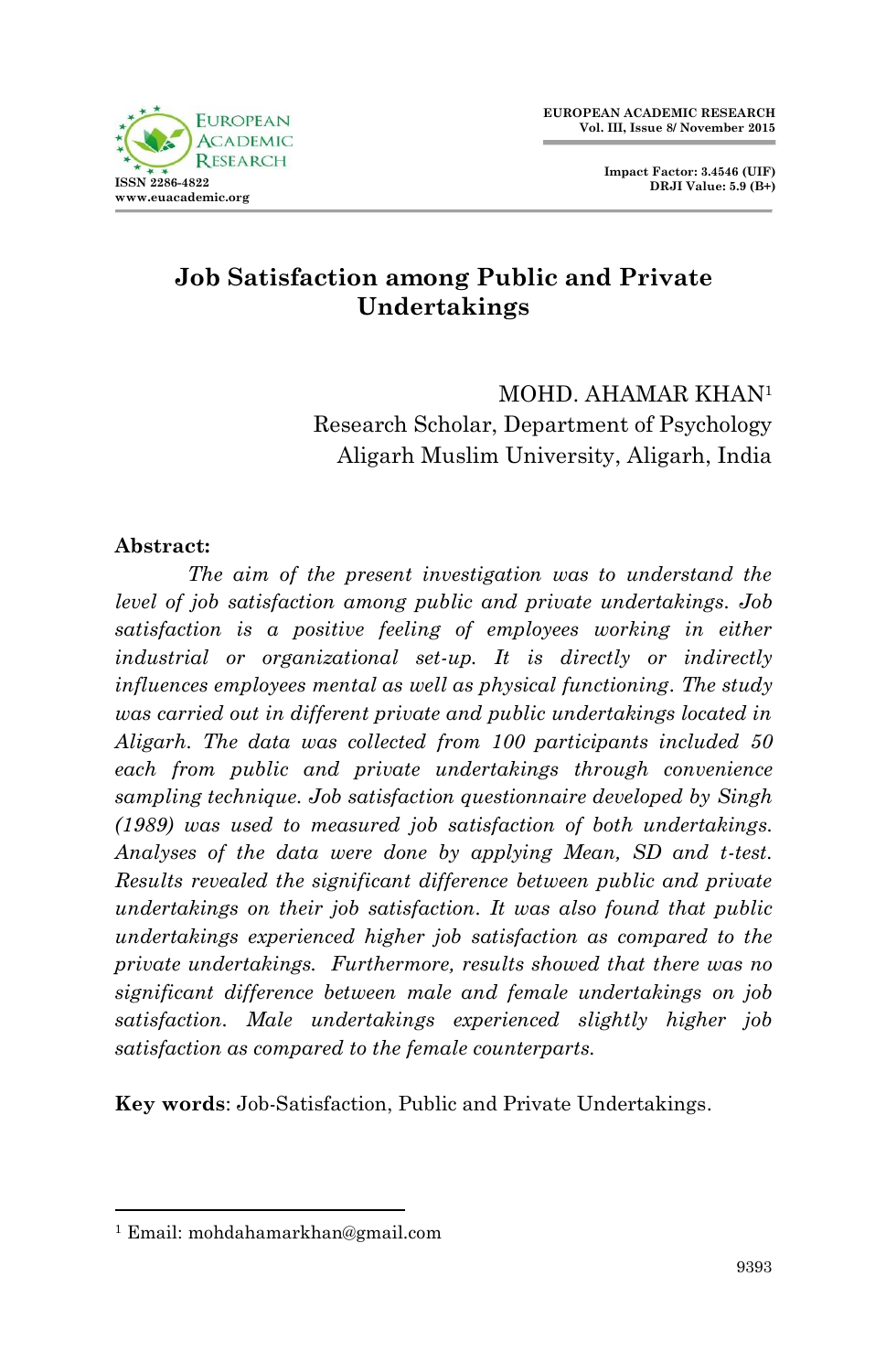### **Introduction**

The concept of job satisfaction was for the first time proposed in 1935 in the light of research literature by Hoppock. He reviewed various literature related with job satisfaction and found that job satisfaction is "a combination of psychological, physiological and environmental circumstances that causes a person truthfully to say," I am satisfied with my job". He identified six major factors of employees job satisfaction which are as (1) the way the individuals react to unpleasant situation, (2) the facility with which the employee adjusts himself with other persons, (3) has relative status in social and economic group with which he identifies himself, (4) the nature of work in relation to his abilities, interest and preparation, (5) security and, (6) loyalty. Job satisfaction or dissatisfaction is the various attitudes that person holds towards his or her job related factors and towards life in general (Blum, 1956). Beer (1964) argued job satisfaction as "the attitude of workers towards the company, their job, their fellow workers and other psychological objects in the work environment."Locke (1969) viewed job satisfaction as a "pleasurable emotional state resulting from the appraisal of one"s job as achieving or facilitating the achievement of one"s job values". According to the Smith (1969) job satisfaction is a "presented feelings towards discriminable aspects of the job situation" and further explained that discriminable aspects refer to the work itself, pay, promotional opportunities, supervisors and co-workers. Sinha and Aggarwal  $(1971)$  defined job satisfaction as "persistent affective state which' has arisen in the individual as a function in relation to his frame of reference". Porter, Lawler and Hackman (1975) argued job satisfaction as a "feeling about a job that is determined by the difference between all those things a person feels he should receive from his job and all those things he actually does received". Locke (1976) propounded dimensions of job satisfaction which have been established to contribute significantly to employee's job satisfaction. The dimensions are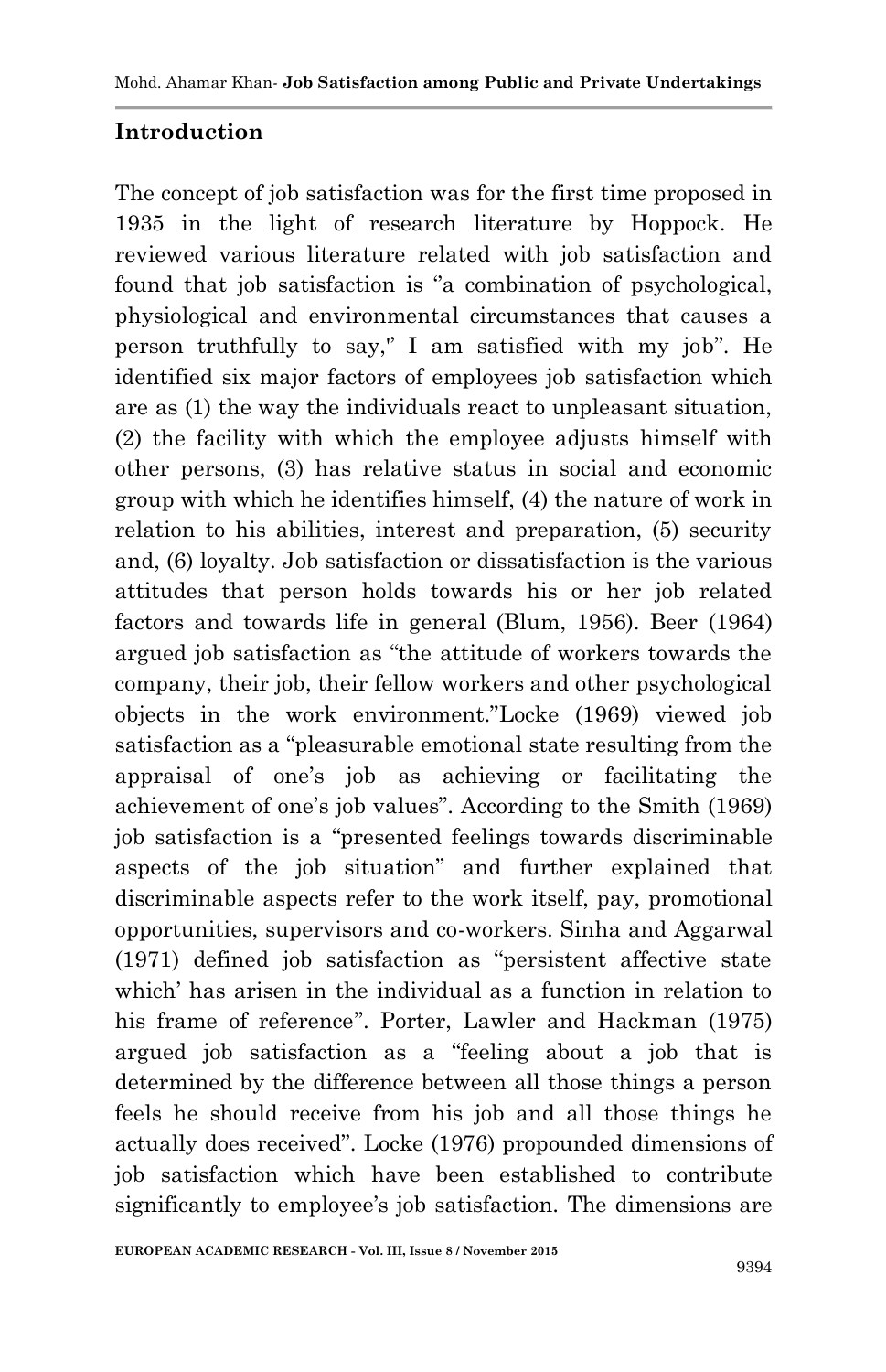work itself, pay, promotions, recognition, working conditions, benefits, supervision and co-workers. According to the Graham (1982) job satisfaction is "the measurement of one"s total feelings and attitudes towards one's job." McCormick and Ilgen (1985) defined job satisfaction, "it is an association of attitudes held by an organization'. Robbins (1998) concluded that job satisfaction is concerned with "the difference between the amount of rewards workers receive and the amount they believe they should receive".

### **Review of Literature**

Solomon (1986) compared 120 Israeli public sector top managers with 120 Israeli private sector top managers. The findings of the study revealed that private sector managers experienced higher level of job satisfaction as compared to public sector managers.

Taylor and West (1992) conducted the study among public and private sector employees to investigate the influence of pay levels on employee"s job satisfaction. They found that those public employees who compared their salaries with those of private sector employees reported lower levels of job satisfaction.

Joshi (1998) conducted the study to measure the job satisfaction among public sector as well as private sector employees. The significant mean difference was found between the employees of public and private sector on job satisfaction at 0.01 level of significance  $(t=6.47)$ . Findings also revealed that employees of public sector experienced more job satisfaction as compared to the employees of private sector.

Susskind et al. (2000) investigated service employee's behavioural intentions and attitudes and proposed a path model of how they are associated with each other. The findings showed that perceived organizational support strongly and significantly predicted job satisfaction and organizational commitment despite the strong correlation, while job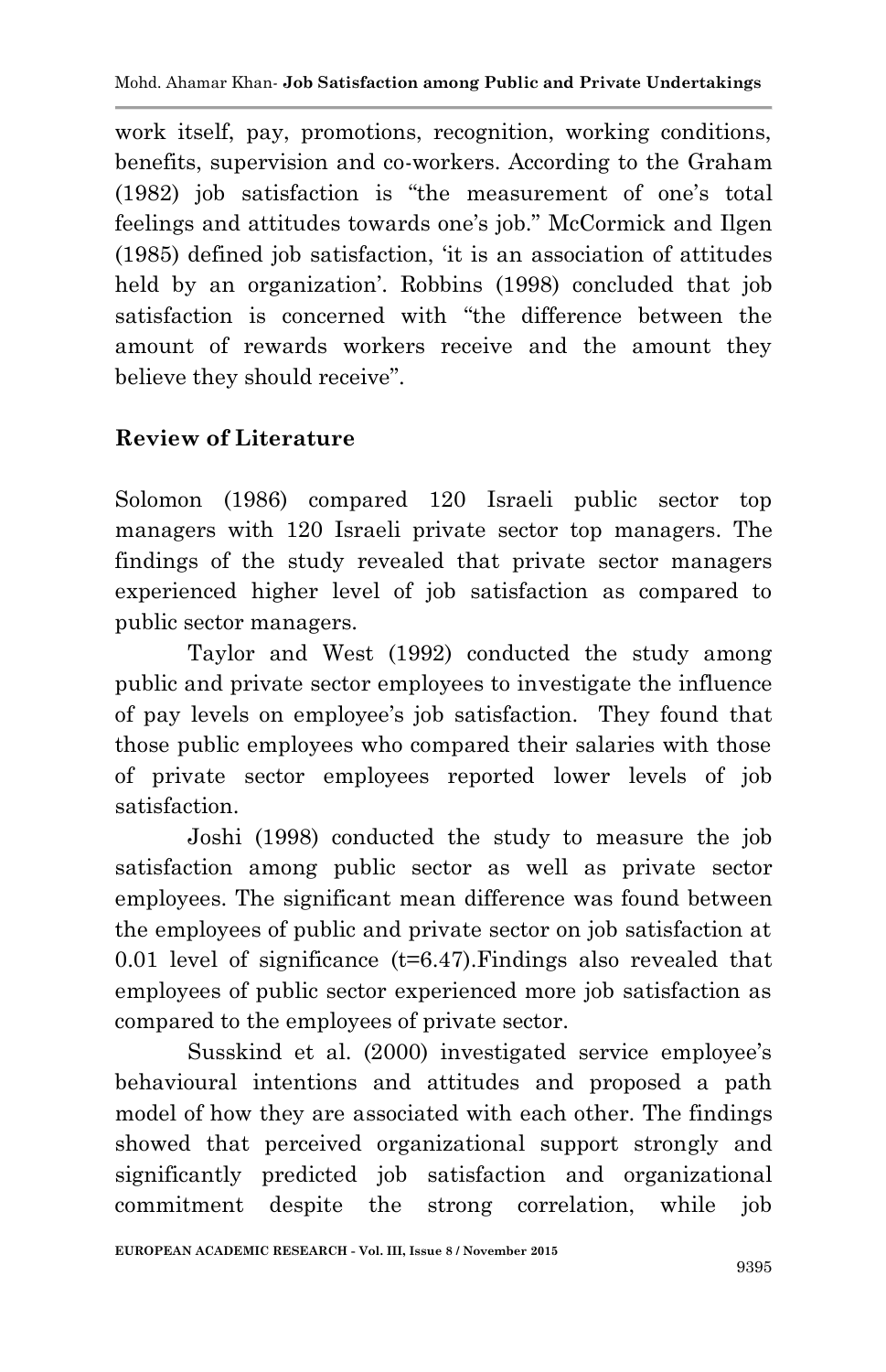satisfaction was found to have a limited predictive influence on organizational commitment. However, the intent to quit was influenced by both job satisfaction and organizational commitment.

In a study, Allen and Griffeth (2001) found that job satisfaction emerged as a strong predictor of turnover. Hammermesh (2001) found that changes in compensation (increase or decrease) have positive influence on employee"s levels of job satisfaction.

Volsky and Aguilar (2009) studied the sex differences in cooperate extension. They framed a generalized model of employee's satisfaction and examined it for both female and male U.S Extension employees. Their findings revealed that employee's gender has no effect on their job satisfaction.

Kim (2005) conducted the study to compare the public sector employee's satisfaction with respect to the gender. Data was collected from a survey of  $5,128$  public sector employees in Seoul Metropolitan Government. Findings revealed that female employees were more satisfied with their jobs than their male counterparts. Among demographic variables gender was emerged only significant predictor of job satisfaction. Female employees concerned with intrinsic rewards, while male employees concerned with extrinsic rewards.

Suki and Suki (2011) conducted the study to see the effect of gender on employee"s perception of job satisfaction and organizational commitment. Results revealed that employee"s gender has no significant effect on his/her perception of job satisfaction. They also found that men and women employees experienced the same level of organizational commitment.

Shahzad (2012) conducted the study to measure the level of job satisfaction among bank employees in Aligarh region. Data was gathered from 50 bank employees working in private  $(n=25)$  and public  $(n=25)$  sector banks. She found that the employees working in public sector were more satisfied as compared to the private sector employees.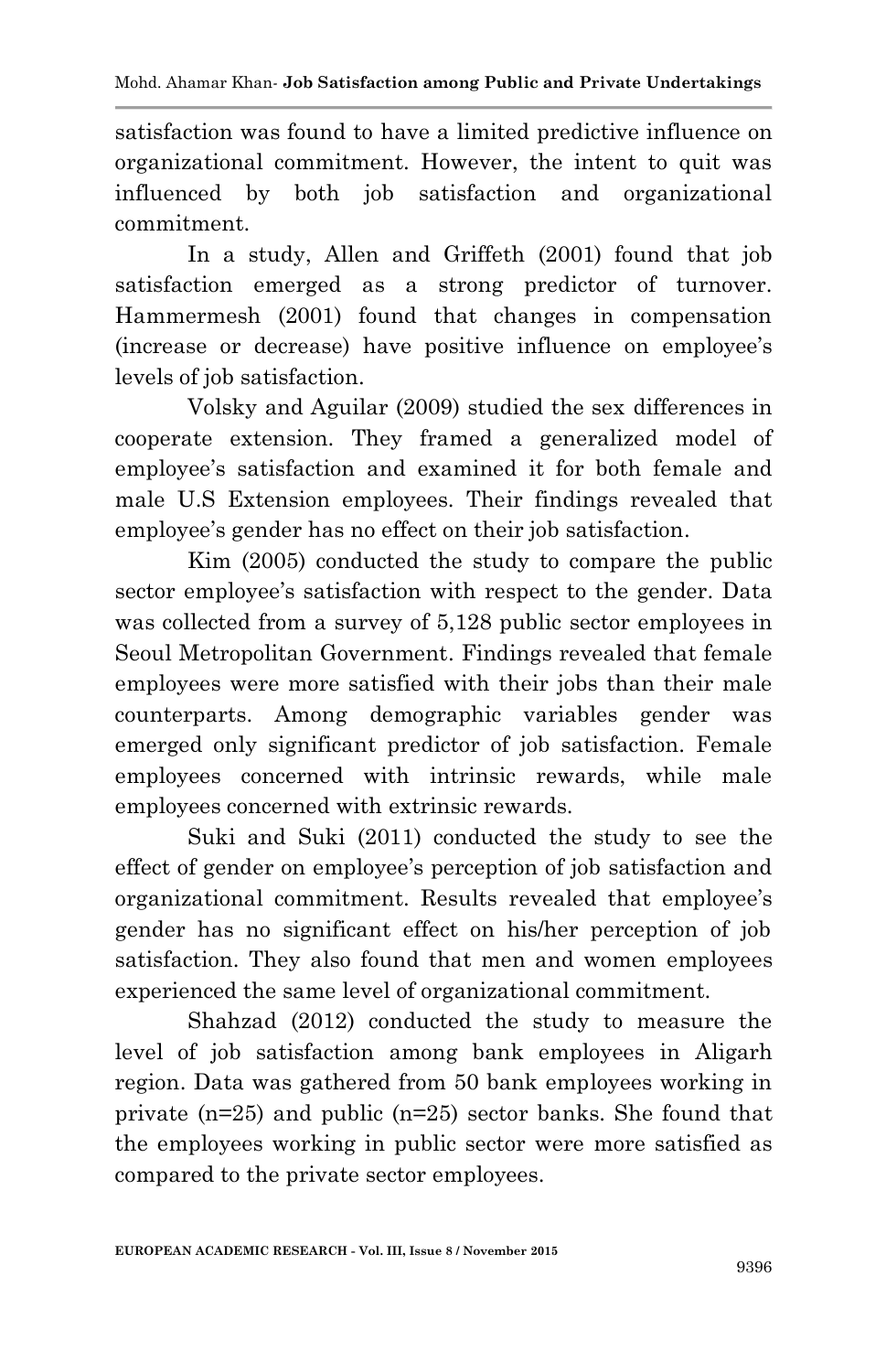Shaheen (2014) examined the gender difference on job satisfaction and effects of different variables on job satisfaction among medical officers. A sample of (N=50) medical officers, half males and half females were drawn from two government hospitals, one from Islamabad and one from Rawalpindi. Job Descriptive Index developed by Smith, Kendall and Hulling (1969) was redesigned according to their cultural values and administered as a measure of participant's job satisfaction. Results showed that factor of gender leads to the statistically significant differences on overall job satisfaction of medical officers. Findings also indicated that male medical officers were more satisfied as compared to female medical officers. Sample appeared to be more satisfied with pay, promotion and supervision. While no difference on job satisfaction was found with people and work. Pay, promotion and supervision influenced more toward job satisfaction as compared to people and work.

Although a large number of the research studies have been done on job satisfaction among employees working in different organizational as well as industrial set-ups but much has not been done on job satisfaction among public and private undertaking employees working in Aligarh. Therefore, the present investigation has been undertaken to measure job satisfaction among public and private undertaking employees working in different public and private undertakings in Aligarh to explore the differences on job satisfaction among public and private undertaking employees.

### **Objectives**:

Objectives of the study are stated as follows:

- $\triangleright$  To examine the job satisfaction of Public and Private Undertakings.
- $\triangleright$  To examine the job satisfaction of Public and Private Undertakings with respect to gender.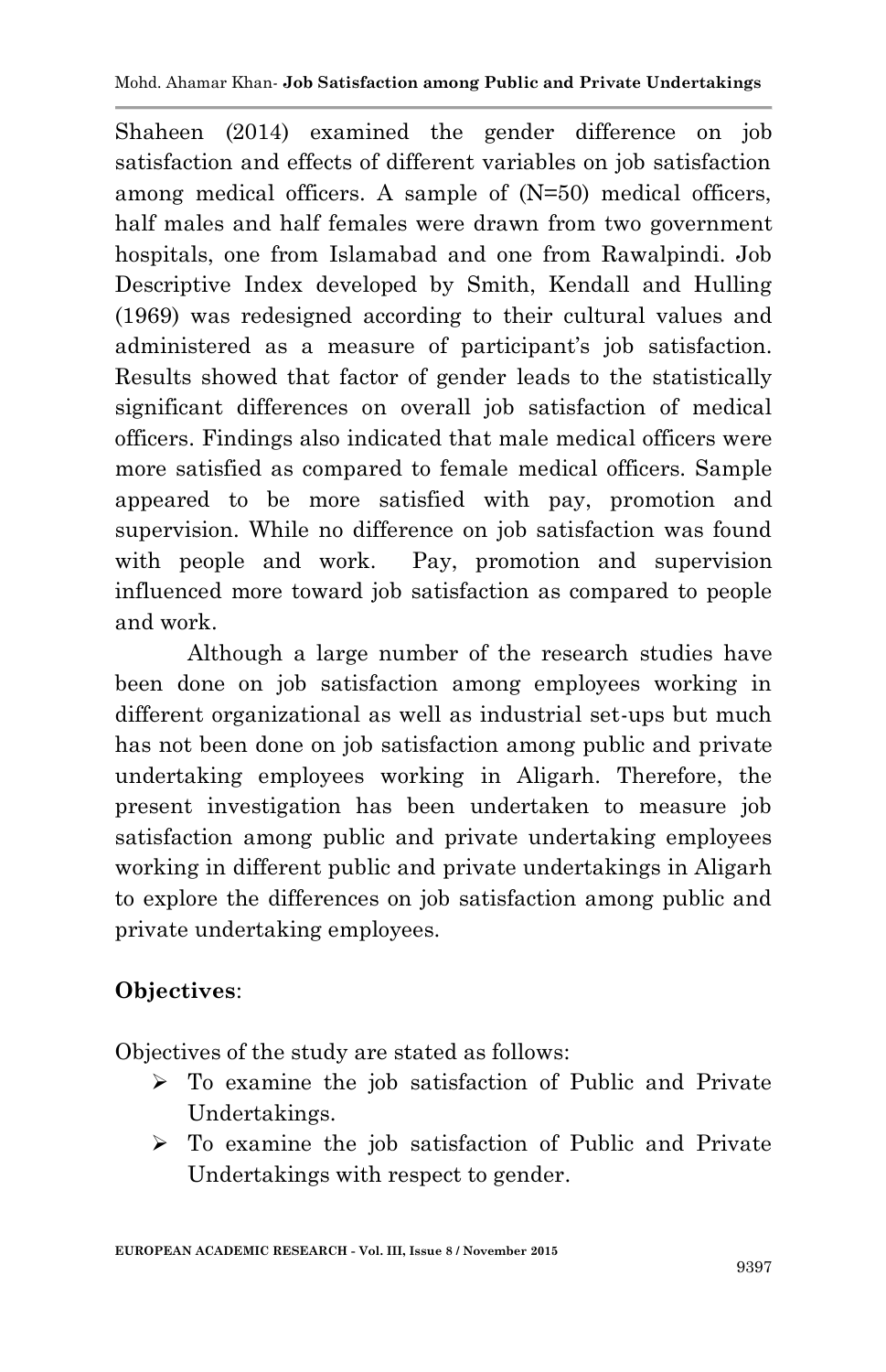### **Hypotheses**

- $\triangleright$  There will be significant difference between job satisfaction of Public and Private Undertakings.
- $\triangleright$  There will be significant difference between job satisfaction of Male and Female Undertakings.

### **Sample of the Study**

The data was collected from 100 participants including 50 each from public and private undertakings of Aligarh City, Utter-Pradesh. The convenience sampling technique was used for the present investigation.



### **Tool Used**

In psychological researches, psychological tools play very important role especially with regard to the reliability and validity of the tools. The Job Satisfaction Questionnaire was used for data collection. The brief description of the scale used in the present investigation is presented in the following manner.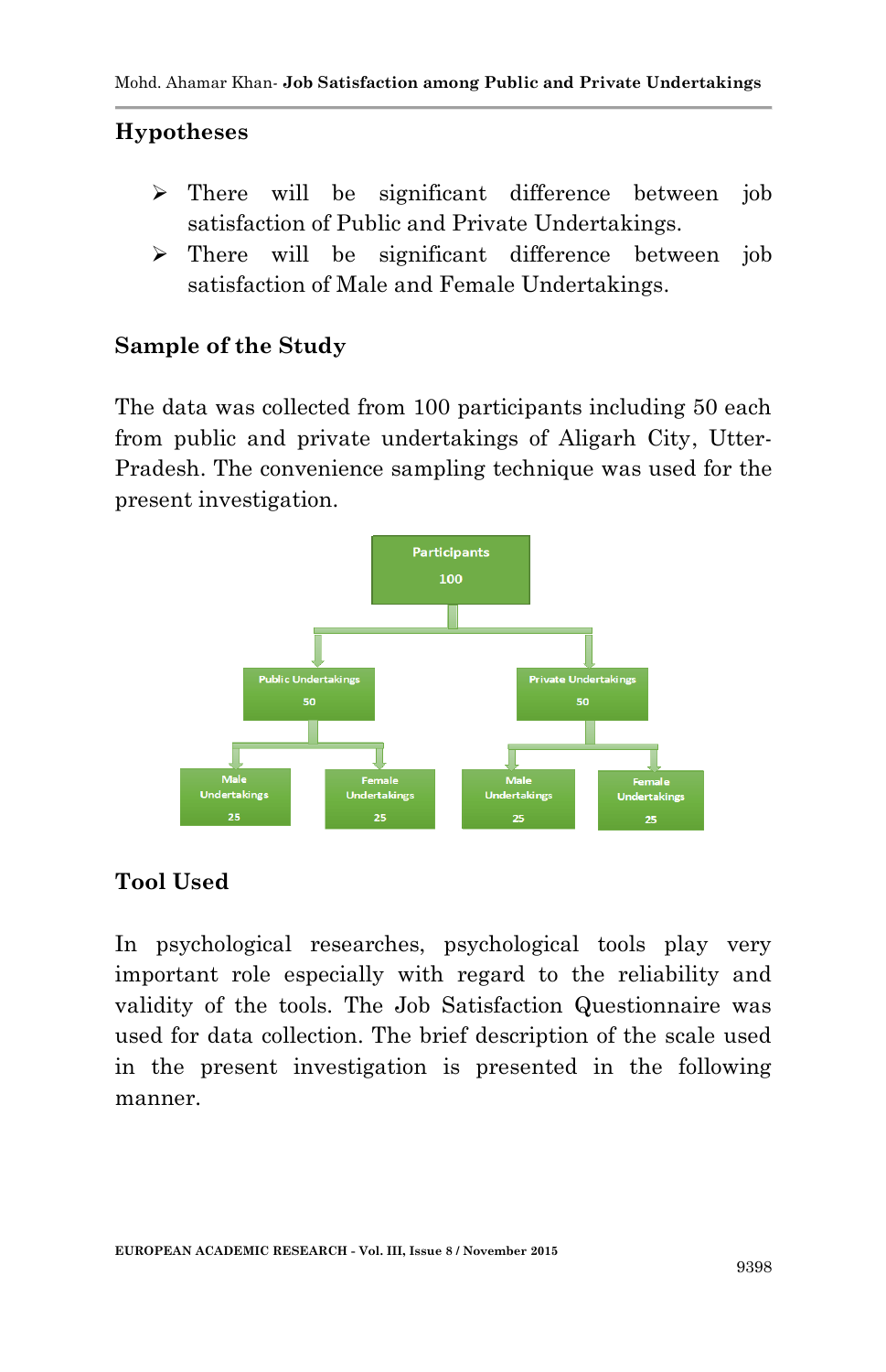#### **Job Satisfaction Questionnaire**

This questionnaire was developed by Singh (1989). It contains with 20 items and each items to be rated on five point scale ranging from highly satisfied to the highly dissatisfied. The reliability of the scale was found to be .96 and validity was found to be well-established.

### **Procedure of Data Collection**

Good rapport was established with participants before requesting to fill up the questionnaire and then instructions were invariably explained to the participants. After that questionnaires were distributed individually. Subjects were assured of confidentiality of their responses and were requested to extend their co-operation. Finally questionnaires were collected from all the participants, scoring done and analysis was carried on.

#### **Statistical Analyses**

To meet the research hypotheses Mean, SD and t-test were applied.

#### **Results**

**Table-1: Showing Mean, SD and t-value of Public and Private Undertakings on Job Satisfaction.**

| Variable            | Groups                  | N  | Mean | SD    | t-value<br>$(df = 98)$ |
|---------------------|-------------------------|----|------|-------|------------------------|
| Job<br>Satisfaction | Public<br>Undertakings  | 50 | 75.2 | 6.305 |                        |
|                     | Private<br>Undertakings | 50 | 68.1 | 7.178 | $5.26**$               |

\*\* Significant at the 0.01 level.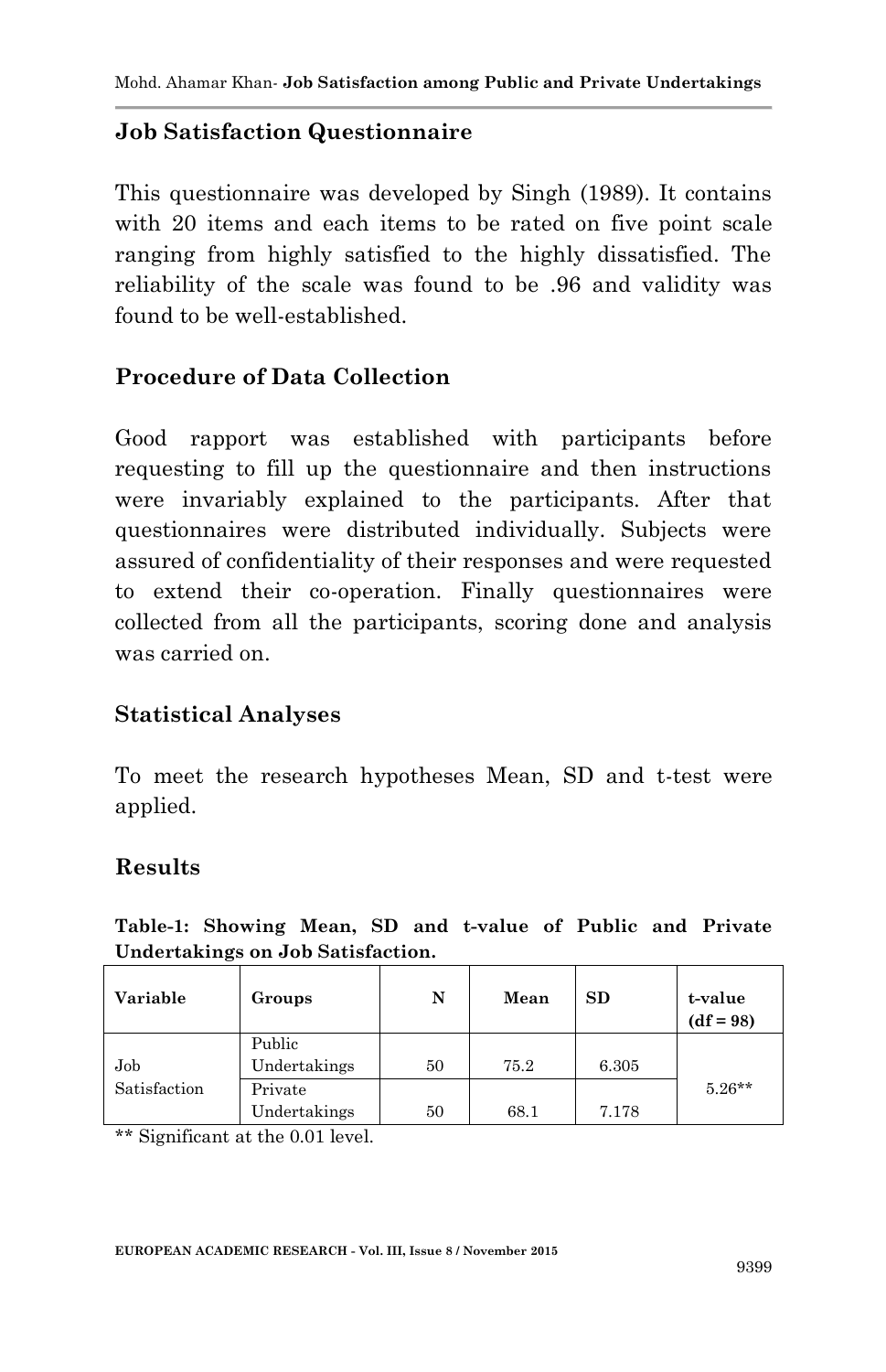



The table  $-1$ , and figure  $-1$  indicates that public undertakings experienced higher job satisfaction as compared to the private undertakings.The Mean and SD in the case of Public Undertakings on job satisfaction were found to be75.2 and 6.305, while in the case of Private Undertakings were found to be 68.1 and 7.178 respectively. The t-value between two means was found to be5.26 which was significant at 0.01 level .Thus, the first underlined hypothesis of the present investigation is proved.'

**Table-2: Showing Mean, SD and t-value of Male and Female Undertakings on Job Satisfaction.**

| Variable     | Groups       | N  | Mean | <b>SD</b> | t-value<br>$(df = 98)$ |
|--------------|--------------|----|------|-----------|------------------------|
|              | Male         | 50 | 72.6 | 6.197     |                        |
| Job          | Undertakings |    |      |           | 1.76                   |
| Satisfaction | Female       | 50 | 70.2 | 7.393     |                        |
|              | Undertakings |    |      |           |                        |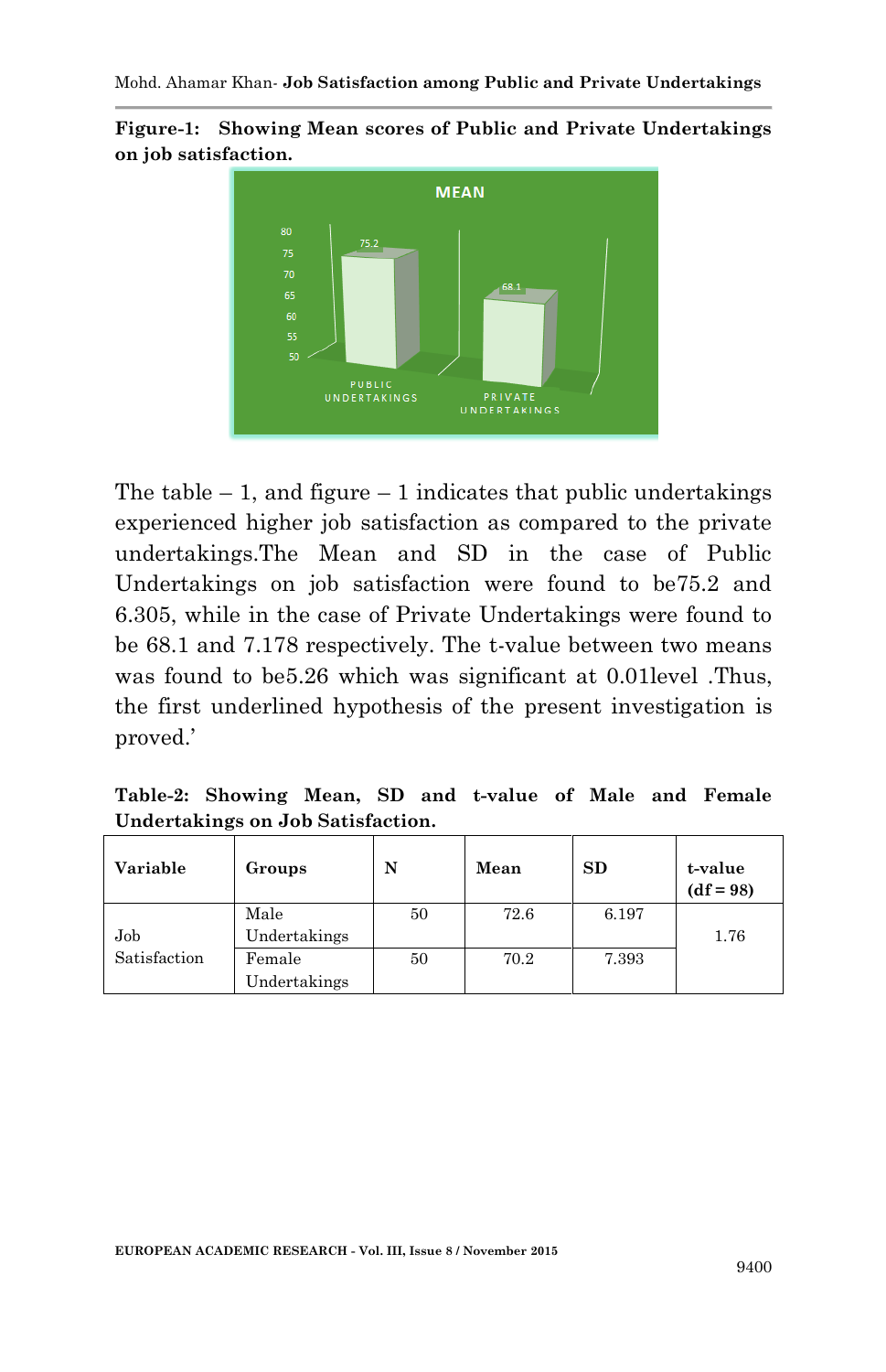**Figure-2: Showing Mean scores of Male and Female Undertakings on job satisfaction.**



The table  $-2$ , and figure  $-2$  indicates that Male undertakings experienced slightly higher job satisfaction as compared to the Female undertakingsThe Mean and SD in the case of Male Undertakings on job satisfaction were found to be72.6 and 6.197, while in the case of Female Undertakings were found to be 70.2 and 7.393 respectively. The t-value between two means was found to be1.76 which was not significant even at 0.05level of significance. Thus, the fourth underlined hypothesis of the present investigation is not proved."

# **Discussion**

The findings of the present investigation showed significant difference between job satisfaction of public undertakings and private undertakings. The result also shows public undertakings have higher job satisfaction as compared to private undertakings. These findings are supported by several research studies such as; Solomon (1986) compared 120 Israeli public sector top managers with 120 Israeli private sector top managers. The findings of his study revealed that private sector managers experienced higher level of job satisfaction as compared to public sector managers. On the other hand, Joshi (1998) conducted the study to measure the job satisfaction among public sector as well as private sector employees. The significant mean difference was found between the employees of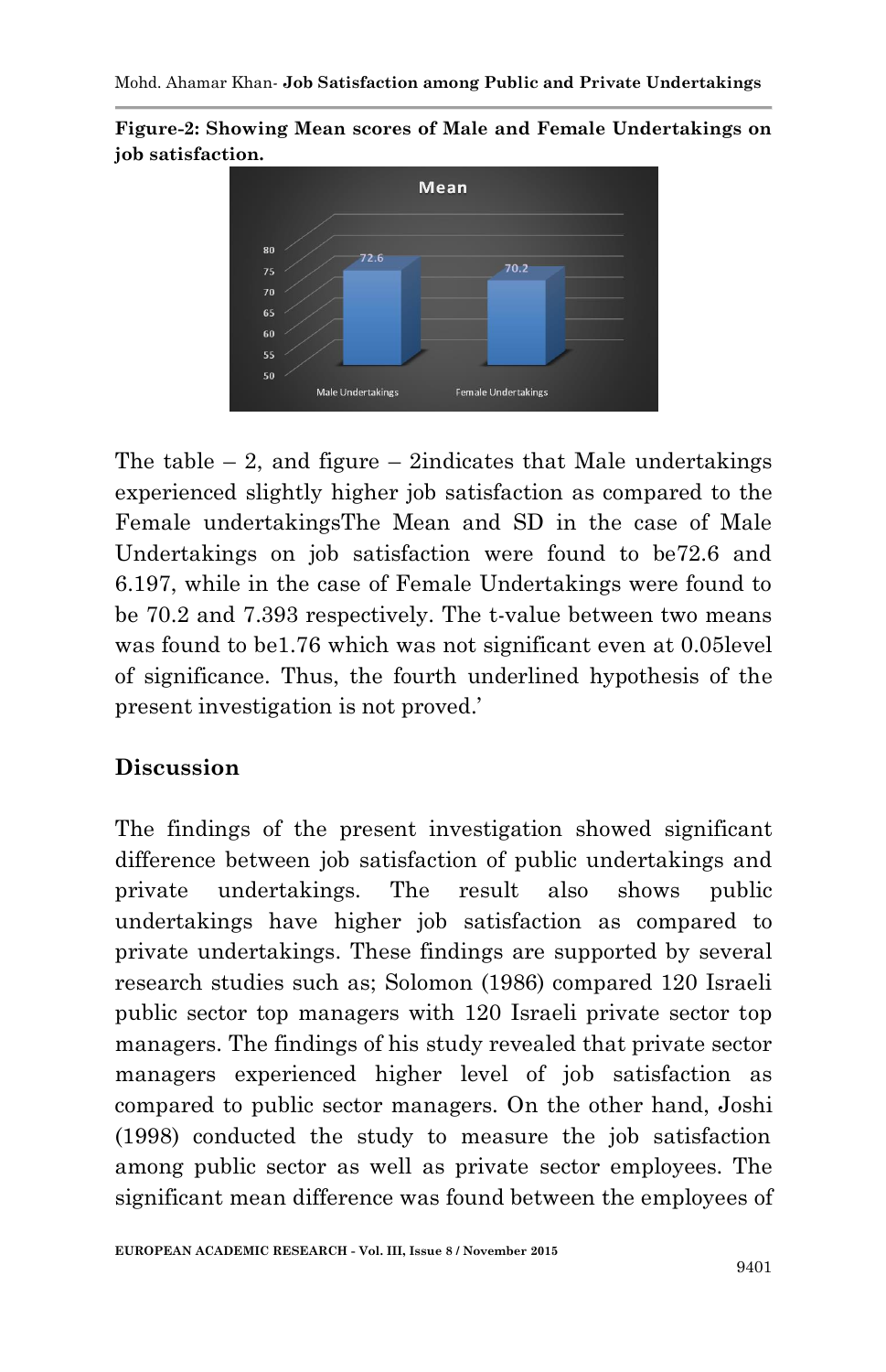public and private sector on job satisfaction at 0.01 level of significance (t=6.47).

While insignificant difference was found between the job satisfaction of male and female undertakings. The same result was found in this piece of research by Volsky and Aguilar (2009). They studied the gender differences in cooperate extension. They framed a generalized model of employee's satisfaction and examined it for both female male U.S Extension employees. Their findings revealed that employee's gender have no effect on their job satisfaction. Further, Suki and Suki (2011) also found similar result that is; employee's gender has not significant effect on their perception of job satisfaction. They also found that men and women employees experienced the same level of organizational commitment.

## **Conclusion**

Finally, it is concluded that public undertakings are more satisfied as compared to private undertakings. There may be several factors of their satisfaction e.g. organizational climate, interpersonal relationship, social security, payment scale, occasional leave, low workload, job security, pension, promotional opportunities, medical facilities etc.

### **REFERENCES**

- Allen, D.G. & Griffeth, R.W. (2001). Test of a mediated performance turnover relationship highlighting the moderating roles of visibility and reward contingency. *Journal Applied Psychology*. 86, 1014 -1021.
- Beer, Michael. (1964). "Organizational Size and Job Satisfaction." *Academy of Management Journal*. (7), 34- 44.
- Blum, M.L. (1956). *Industrial Psychology and Its Social Foundations.* New York: Harper and Row.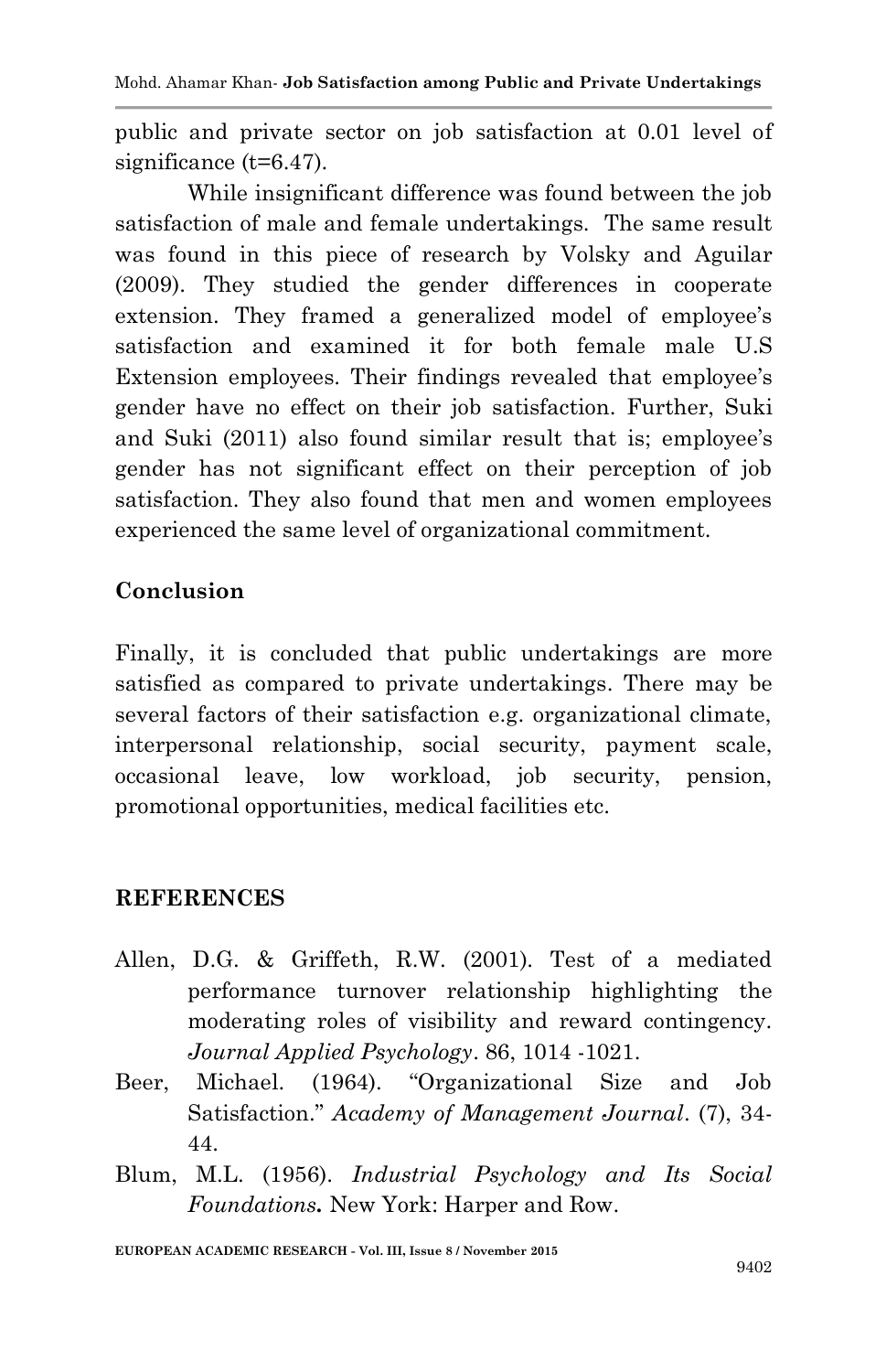- Graham, G.H. (1982). Understanding human relations. The individual, organizations, and management. *Science Research Associates*, Chicago Inc.
- Hammermesh, D. (2001). The changing distribution of job satisfaction. *Journal of Human Resources*. 561(1), 1-30.
- Hoppock, R. (1935). *Job Satisfaction*. NewYork: Harper & Bros. 127.
- Joshi, G. (1998). Job satisfaction, job involvement and work involvement among the employees of private and public sectors. *Psychological Studies.* 43, (3); 85-90.
- Kim,S. (2005), "Gender Differences in the Job Satisfaction of Public Employees: A Study of Seoul Metropolitan Government, Korea-Sex Roles , Volume 52, Issue 9-10, pp 667-681
- Locke, E.A. (1969). What is job satisfaction? *Organizational Behavior and Human Performance*. (4), 309–336*.*
- Locke, E.A. (1976). The Nature and Causes of Job Satisfaction in M.D. Dunnete, (Ed). *Handbook of Industrial and Organizational Psychology.* Chicago: Rand Mcnally.
- McCormick, E.J.& Ilgen, D.R. (1985). Industrial and Organisational Psychology. (8th ed.). London: Allen & Unwin.
- Porter, L.W, Lawler, E.E. & Hackman, J.R. (1975). Behaviour in Organizations. McGraw Hill.
- Robbins, S.P. (1998). Organisational behavior (8th ed.). New Jersey: Prentice Hall.
- Shaheen, S. (2014). Job Satisfaction among Male & Female Employees in Public Sector Organizations .*European Journal of Business and Management* Vol.6, No.4, pp 115-120.
- Shahzad, U. (2012). A Study OF Job Satisfaction level of Bank Employees in Aligarh Region. *Academicia*, Volume 2, Issue 4, pp 98-102.
- Singh, S. (1989).Organizational stress and incentive behaviour.*Unpublished Research Monograph.* Shri ram Centre for Industrial Relations & Human Resources,